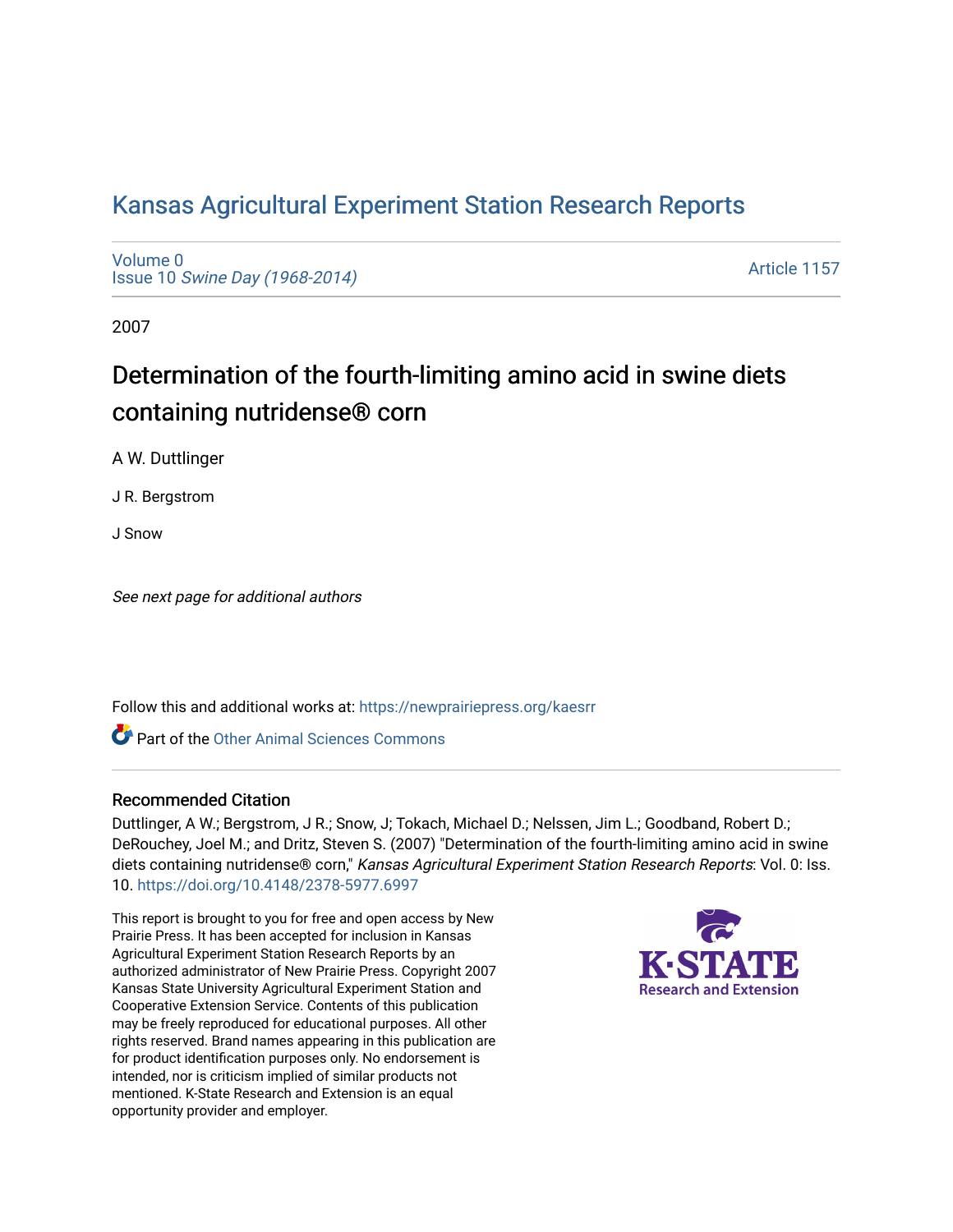### Determination of the fourth-limiting amino acid in swine diets containing nutridense® corn

#### **Abstract**

Two studies were conducted to determine the fourth-limiting amino acid in swine diets containing NutriDense® corn. Both experiments were conducted at a commercial swine research facility in southwest Minnesota. In Exp. 1, 1,259 pigs (initially 82.1 lb, PIC) were used in a 28-d study. Pigs were blocked by weight, and were randomly allotted to one of six dietary treatments. Pigs were fed NutriDense® corn-soybean meal-based diets. The treatments were 1) a positive control diet containing 0.15% L-lysine HCl and 0.015% added L-threonine; 2) a negative control diet with 0.45% L-lysine HCl, 0.085% added DL-methionine, and 0.15% added L-threonine; 3) treatment 2 with 0.05% L-isoleucine; 4) treatment 2 with 0.05% L-valine; 5) treatment 2 with 0.05% L-tryptophan; and 6) treatment 2 with a combination of 0.05% L-isoleucine, 0.05% L-tryptophan, and 0.05% L-valine. Pigs fed the positive control and the diet with the combination of added isoleucine, tryptophan, and valine had greater ADG (P<0.05) than all other treatments. Also, pigs fed added isoleucine or tryptophan had greater ADG (P<0.05) than pigs fed the negative control with those fed added valine being intermediate. Pigs fed the diet with the combination of added isoleucine, tryptophan, and valine had greater ADFI (P<0.05) then pigs fed the negative control. There were no significant differences in F/G. In Exp. 2, 1,038 pigs (initially 170.4 lb, PIC) were used in the 28-d study with six dietary treatments similar to Exp. 1 to determine the fourth-limiting amino acid in late finishing pigs. Overall, pigs fed the positive control diet had greater (P<0.05) ADG and lower (P<0.05) F/G then pigs fed the negative control diet and those fed either L-isoleucine, L-tryptophan, or L-valine. Pigs fed the diet containing added tryptophan or the combination of isoleucine, tryptophan, and valine had improved (P<0.05) ADG and F/G compared with those fed the negative control, or added isoleucine or valine. Pigs fed added isoleucine and valine had greater (P<0.05) ADG than pigs fed the negative control diet. There was no difference amongst the treatments for ADFI. These results suggest that in the 80 to 130 lb growing pig, tryptophan and isoleucine are the co-limiting fourth amino acid in diets containing NutriDense $\hat{A} \circledast$  corn. In 170 to 220 lb pigs, tryptophan appears to be fourth-limiting followed by isoleucine and valine.; Swine Day, 2007, Kansas State University, Manhattan, KS, 2007

#### Keywords

Kansas Agricultural Experiment Station contribution; no. 08-121-S; Swine day, 2007; Report of progress (Kansas State University. Agricultural Experiment Station and Cooperative Extension Service); 985; Amino acids; Feed ingredients; NutriDense® corn; Swine

#### Creative Commons License



This work is licensed under a [Creative Commons Attribution 4.0 License](https://creativecommons.org/licenses/by/4.0/).

#### Authors

A W. Duttlinger, J R. Bergstrom, J Snow, Michael D. Tokach, Jim L. Nelssen, Robert D. Goodband, Joel M. DeRouchey, and Steven S. Dritz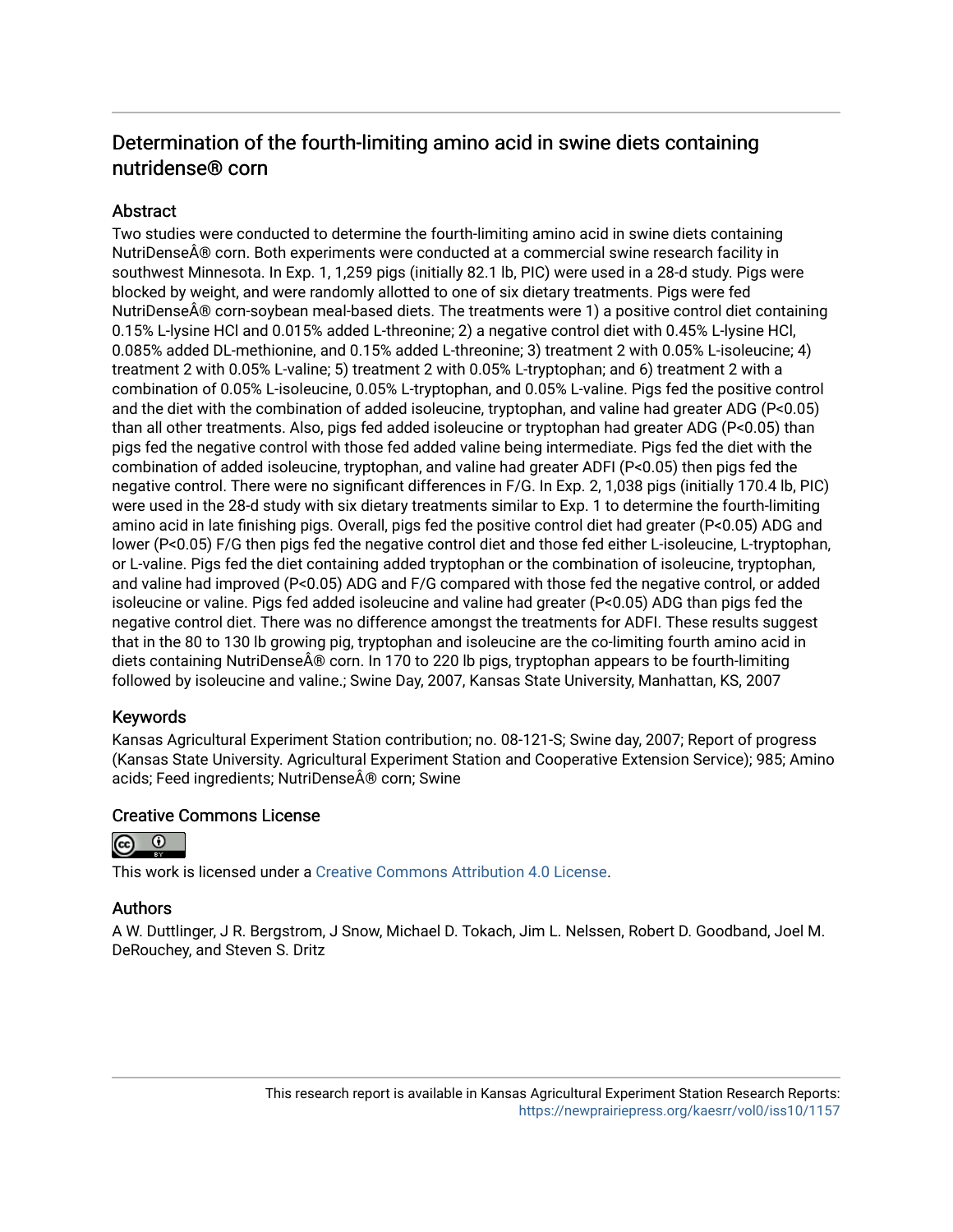#### **DETERMINATION OF THE FOURTH-LIMITING AMINO ACID IN SWINE DIETS CONTAINING NUTRIDENSE® CORN1**

*A.W. Duttlinger, J.R. Bergstrom, M.D. Tokach, J.L. Nelssen, S.S. Dritz2 R.D. Goodband, J.M. DeRouchey, and J. Snow3* 

#### **Summary**

Two studies were conducted to determine the fourth-limiting amino acid in swine diets containing NutriDense® corn. Both experiments were conducted at a commercial swine research facility in southwest Minnesota. In Exp. 1, 1,259 pigs (initially 82.1 lb, PIC) were used in a 28-d study. Pigs were blocked by weight, and were randomly allotted to one of six dietary treatments. Pigs were fed NutriDense® corn-soybean meal-based diets. The treatments were 1) a positive control diet containing 0.15% L-lysine HCl and 0.015% added L-threonine; 2) a negative control diet with 0.45% L-lysine HCl, 0.085% added DLmethionine, and 0.15% added L-threonine; 3) treatment 2 with 0.05% L-isoleucine; 4) treatment 2 with 0.05% L-valine; 5) treatment 2 with 0.05% L-tryptophan; and 6) treatment 2 with a combination of 0.05% L-isoleucine, 0.05% L-tryptophan, and 0.05% L-valine. Pigs fed the positive control and the diet with the combination of added isoleucine, tryptophan, and valine had greater ADG (*P*<0.05) than all other treatments. Also, pigs fed added isoleucine or tryptophan had greater ADG (*P*<0.05) than pigs fed the negative control

with those fed added valine being intermediate. Pigs fed the diet with the combination of added isoleucine, tryptophan, and valine had greater ADFI (*P*<0.05) then pigs fed the negative control. There were no significant differences in F/G.

In Exp. 2, 1,038 pigs (initially 170.4 lb, PIC) were used in the 28-d study with six dietary treatments similar to Exp. 1 to determine the fourth-limiting amino acid in late finishing pigs. Overall, pigs fed the positive control diet had greater (*P*<0.05) ADG and lower (*P*<0.05) F/G then pigs fed the negative control diet and those fed either L-isoleucine, Ltryptophan, or L-valine. Pigs fed the diet containing added tryptophan or the combination of isoleucine, tryptophan, and valine had improved (*P*<0.05) ADG and F/G compared with those fed the negative control, or added isoleucine or valine. Pigs fed added isoleucine and valine had greater (*P*<0.05) ADG than pigs fed the negative control diet. There was no difference amongst the treatments for ADFI. These results suggest that in the 80 to 130 lb growing pig, tryptophan and isoleucine are the co-limiting fourth amino acid in diets containing NutriDense® corn. In 170 to 220 lb

<sup>&</sup>lt;sup>1</sup>Appreciation is expressed to New Horizon Farms for use of pigs and facilities and Richard Brobjorg, Cal Hulstein, and Marty Heintz for technical assistance. Also to BASF Plant Science, Research Triangle Park, NC for providing the corn used in these studies and Ajinomoto-Heartland LLC, Chicago, IL for providing the amino acids.

<sup>&</sup>lt;sup>2</sup> Food Animal Health and Management Center, College of Veterinary Medicine.

<sup>3</sup> BASF Plant Science, Research Triangle Park, NC.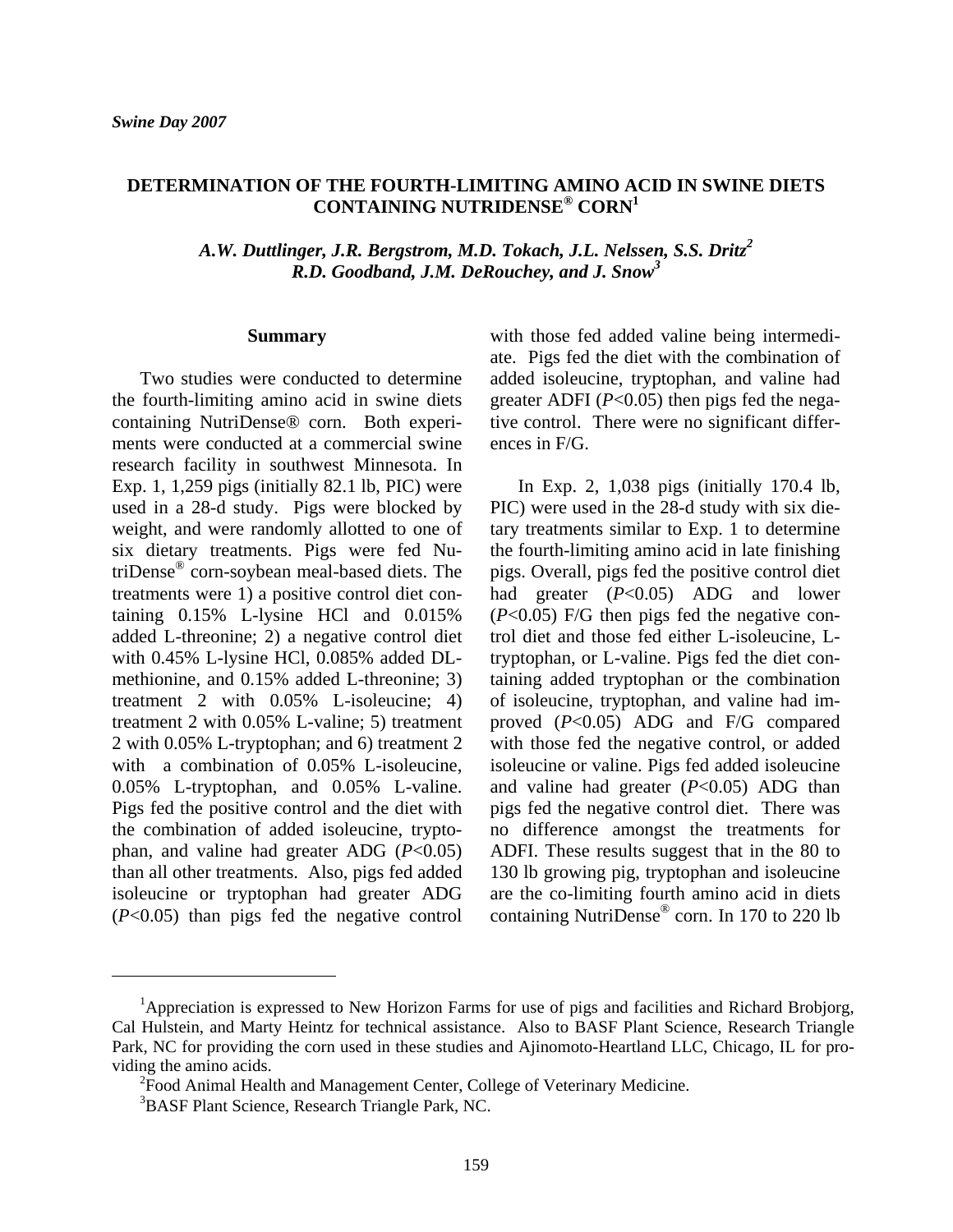pigs, tryptophan appears to be fourth-limiting followed by isoleucine and valine.

(Key words: amino acids, feed ingredients, NutriDense**®** corn.)

#### **Introduction**

 NutriDense® (ND) corn is a nutritionally enhanced product containing a stacked set of traits to provide greater nutrient density than conventional yellow dent (YD) corn. Specifically, it contains approximately 23% more lysine, 19% more sulfur amino acids, 18% more threonine, almost 34% more tryptophan, and 5% more energy than normal corn. Because ND corn contains greater levels of amino acids, inclusion of ND corn in the diet lowers soybean meal use and alters the amino acid balance, which should decrease the need for secondary amino acids when high levels of synthetic L-lysine are used. NutriDense® corn also contains higher levels of other amino acids relative to lysine, which may allow for higher levels of synthetic amino acids to be used in diets containing ND corn.

 Recent reductions in the price of Lthreonine have made it feasible to add Lthreonine and DL-methionine with L-lysine to further reduce the soybean meal level in cornsoybean meal based diets. In order to formulate ND corn-based diets with the maximum amount of added L-lysine, DLmethionine and L-threonine the fourthlimiting amino acid must be determined. Therefore, the objective of these studies was to determine the fourth-limiting amino acid in diets containing ND corn and to evaluate whether pig performance could be maintained with the inclusion of high levels of synthetic amino acids in diets containing ND corn.

#### **Procedures**

Procedures used in these experiments were approved by the Kansas State University Animal Care and Use Committee. The two experiments were conducted at a commercial research facility in southwest Minnesota. The facility had a totally slatted floor, with approximately 7.2  $\text{ft}^2$  provided per pig. Each pen was equipped with a four-hole dry self feeder and one cup waterer. The facility was a double curtain-sided, deep-pit barn that operated on mechanical ventilation during the summer and on automatic ventilation during the winter. Experiments 1 and 2 were conducted in summer and spring, respectively. Pigs were randomly allotted and blocked to one of six dietary treatments with seven pens per treatment. Pigs and feeders were weighed on d 0, 14, and 28 to determine the response criteria of ADG, ADFI, and F/G. All pigs were fed diets containing ND corn. A single lot of ND corn was stored and used in both trials. The ND corn was sampled for amino acid analysis (Table 1) and the values used in diet formulation.

**Table 1. Composition of NutriDense® Corna**

| Item                |           |       |      | <b>NutriDense</b> | ®     | Corn    |
|---------------------|-----------|-------|------|-------------------|-------|---------|
| Dry matter, %       |           |       |      |                   | 86.36 |         |
| Crude Fat, %        |           |       |      |                   | 6.16  |         |
| CP, %               |           |       |      |                   | 7.98  |         |
| ME, kcal/lb         |           | 1,628 |      |                   |       |         |
| Fiber, %            |           |       |      |                   | 3.06  |         |
| Calcium, %          |           |       |      |                   | 0.01  |         |
| Total P, %          |           |       |      |                   | 0.32  |         |
| Available P, %      |           | 0.33  |      |                   |       |         |
| Amino acids,%       |           |       |      |                   |       |         |
| Lysine              |           |       |      |                   | 0.30  |         |
| Cystine             |           |       |      |                   | 0.20  |         |
| Isoleucine          |           |       |      |                   | 0.29  |         |
| Leucine             |           | 0.97  |      |                   |       |         |
| Methionine          |           | 0.20  |      |                   |       |         |
| Tryptophan          |           |       |      |                   | 0.07  |         |
| Threonine           |           |       |      |                   | 0.30  |         |
| Valine              |           |       |      |                   | 0.42  |         |
| <sup>a</sup> Values | represent | the   | mean | of                | 2     | samples |

analyzed in duplicate.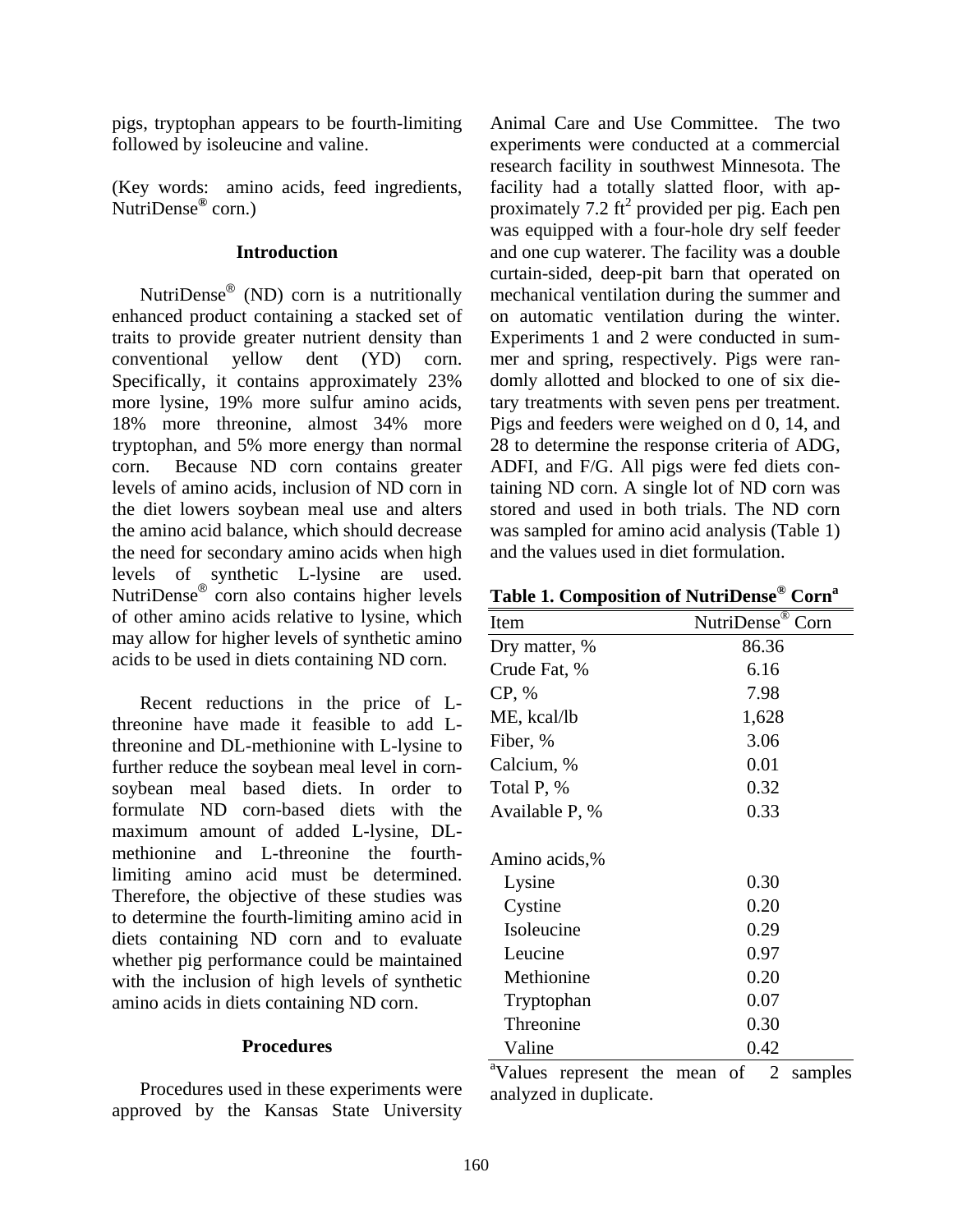**Experiment 1.** A total of 1,259 pigs (initially 82.1 lb, PIC L 337  $\times$  1050) were used in the 28-d study. Each pen contained 26 to 28 pigs with an equal distribution of barrows and gilts in each pen with 7 replicate pens per experimental diet. Experimental diets (Table 2) were fed in meal form. Pigs were fed ND corn-soybean meal-based diets. The treatments were: 1) a positive control diet containing 0.15% added L-lysine and 0.015% added L-threonine; 2) a negative control diet with 0.45% added L-lysine, 0.085% added DLmethionine, and 0.15% added L-threonine; 3) treatment 2 with 0.05% added L-isoleucine; 4) treatment 2 with 0.05% added L-valine; 5) treatment 2 with 0.05% added L-tryptophan; and 6) treatment 2 with a combination of 0.05% added L-isoleucine, 0.05% Ltryptophan, and L-valine, 0.05%. All experimental diets were balanced to maintain a constant true ileal digestible (TID) lysine:ME ratio and available P level.

**Experiment 2.** A total of 1,038 pigs (initially 170.4 lb, L  $327 \times C22$ ) were used in the 28-d study. Each pen contained 23 to 25 pigs with an equal distribution of barrows and gilts in each pen with 7 replicate pens per experimental diet. Experimental diets (Table 3) were fed in meal form and based on the same formulation concept as Exp. 1. The treatments were: 1) a positive control diet containing 0.15% added L-lysine and 0.02% added Lthreonine; 2) a negative control diet containing 0.40% added L-lysine, 0.03% added DLmethionine, and 0.13% added L-threonine; 3) treatment 2 with 0.05% added L-isoleucine; 4) treatment 2 with 0.05% added L-valine; 5) treatment 2 with 0.05% added L-tryptophan; 6) treatment 2 with a combination of 0.05% added L-isoleucine, 0.05% L-tryptophan and 0.05% L-valine. All other procedures were identical to Exp. 1.

**Statistical Analysis.** In both experiments, data were analyzed as a randomized completeblock design by using the PROC MIXED procedure of SAS, with pen as the experimental unit.

#### **Results**

**Experiment 1.** Overall (d 0 to 28), pigs fed the positive control and the diet with the combination of added isoleucine, tryptophan, and valine had greater ADG  $(P<0.05)$  than pigs fed all other treatments (Table 4). Pigs fed added isoleucine or tryptophan had greater ADG (*P*<0.05) than pigs fed the negative control with those fed valine being intermediate. Average daily feed intake was greatest for pigs fed the combination of isoleucine, tryptophan, and valine compared with pigs fed the negative control diet, with those fed the other dietary treatments intermediate. There were no significant differences in F/G with numerical differences following the ADG response. Final weight reflects the differences in ADG with pigs fed the positive control diet or the diet with the combination of added isoleucine, tryptophan, and valine being heavier (*P*<0.05) than those fed the negative control diet, with those fed the other treatments being intermediate.

**Experiment 2.** Overall (d 0 to 28), pigs fed the positive control diet had greater (*P*<0.05) ADG than pigs fed the negative control diet and those fed added isoleucine, tryptophan, or valine. Pigs fed the combination of isoleucine, tryptophan, and valine had greater ADG than those fed the negative control, or added isoleucine or valine. Also, pigs fed added tryptophan had greater (*P*<0.05) ADG than pigs fed the negative control diet and those fed additional isoleucine or valine. Furthermore, pigs fed added isoleucine or valine had greater (*P*<0.05) ADG than pigs fed the negative control diet. There was no difference amongst the treatments for ADFI. Pigs fed the positive control diet had better (*P*<0.05) F/G than pigs fed all other treatments, with those fed the combination of added isoleucine, tryptophan and valine, or tryptophan being intermediate followed by those fed the negative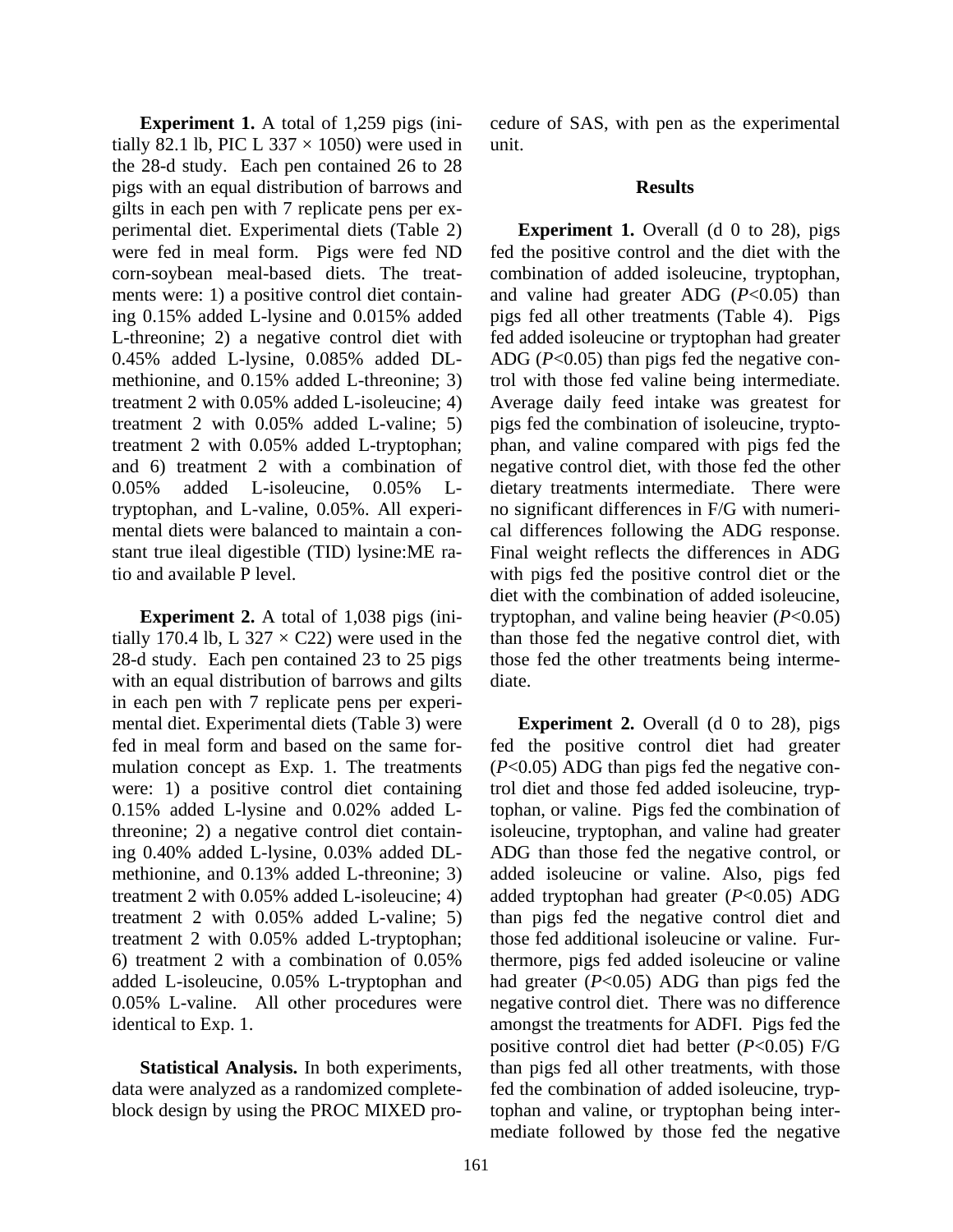control, added isoleucine or valine. Pigs fed the positive control diet had greater (*P*<0.05) final BW than pigs fed the negative control diet and pigs fed diets with added isoleucine or valine.

#### **Discussion**

The true ileal digestible (TID) amino acid ratios for isoleucine, valine, and tryptophan recommended for grow-finish pigs by Kansas State University are 55, 16.5 and 65% relative to lysine, respectively. During the grower trial, the negative control diet was calculated to be deficient in isoleucine (51% of lysine) and tryptophan (14% of lysine), and marginally deficient in valine (63% of lysine). The growth data indicates that these amino acid ratios and recommendations appear to be accurate. Adding tryptophan or isoleucine to the diet increased ADG to a similar extent with only a minor numerical increase in ADG with the addition of valine. Adding all three amino acids together allowed performance to return to the level achieved by the positive control diet. Thus, very high levels of synthetic amino acids can be added to diets formulated with ND corn for grower pigs without sacrificing performance.

As TID lysine levels were lowered in the finishing phase to match the amino acid requirements, more ND corn and less soybean meal was used in the diets. Thus, the ratios of amino acids also changed. The negative control diet for the finishing experiment were calculated to be most deficient in tryptophan (12.5% of lysine), deficient in isoleucine (51% of lysine), and adequate in valine (66% of lysine). Performance data again indicates that the amino acid ratios and recommendations appear to be accurate. Adding tryptophan to the negative control diet resulted in the greatest improvement in ADG and F/G with the addition of isoleucine providing a small benefit over the negative control. Adding valine to the diet did not influence performance. Adding all three amino acids provided only a small benefit over the addition of tryptophan alone and was not successful in returning F/G back to the level achieved by the positive control diet. The lack of completely returning performance of the tryptophan supplemented treatments diets does not appear to be because of a tryptophan, isoleucine or valine deficiency. These results are similar to other trials with late finishing pigs where additions of high levels (0.45% in this experiment) of Llysine HCl with other amino acids were not able to equal the performance of finishing pigs fed diets with lower levels of synthetic amino acids. However, the results in this trial indicate that the use of ND corn allows performance to be returned closer to the performance of the control pigs than in much of the previous research with normal yellow dent corn.

Interestingly, a response was obtained in both the grower and finisher experiments with the addition of either tryptophan or isoleucine alone to the negative control diet. In the classical interpretation of an amino acid deficiency, a response to a secondary limiting amino acid should not be present until the most limiting amino acid is added to the diet. In both of these trials, a response was found to either amino acid added alone. This suggests that the amino acids may be acting through different mechanisms. For example, tryptophan appears to have a bigger impact on ADFI. Thus, the classical interpretation of an amino acid deficiency may be wrong.

In conclusion, these results suggest that in the 80 to 130 lb growing pig, tryptophan and isoleucine are the co-limiting fourth amino acid in diets containing ND corn. In 170 to 220 lb pigs, tryptophan appears to be the fourth-limiting amino acid followed by isoleucine.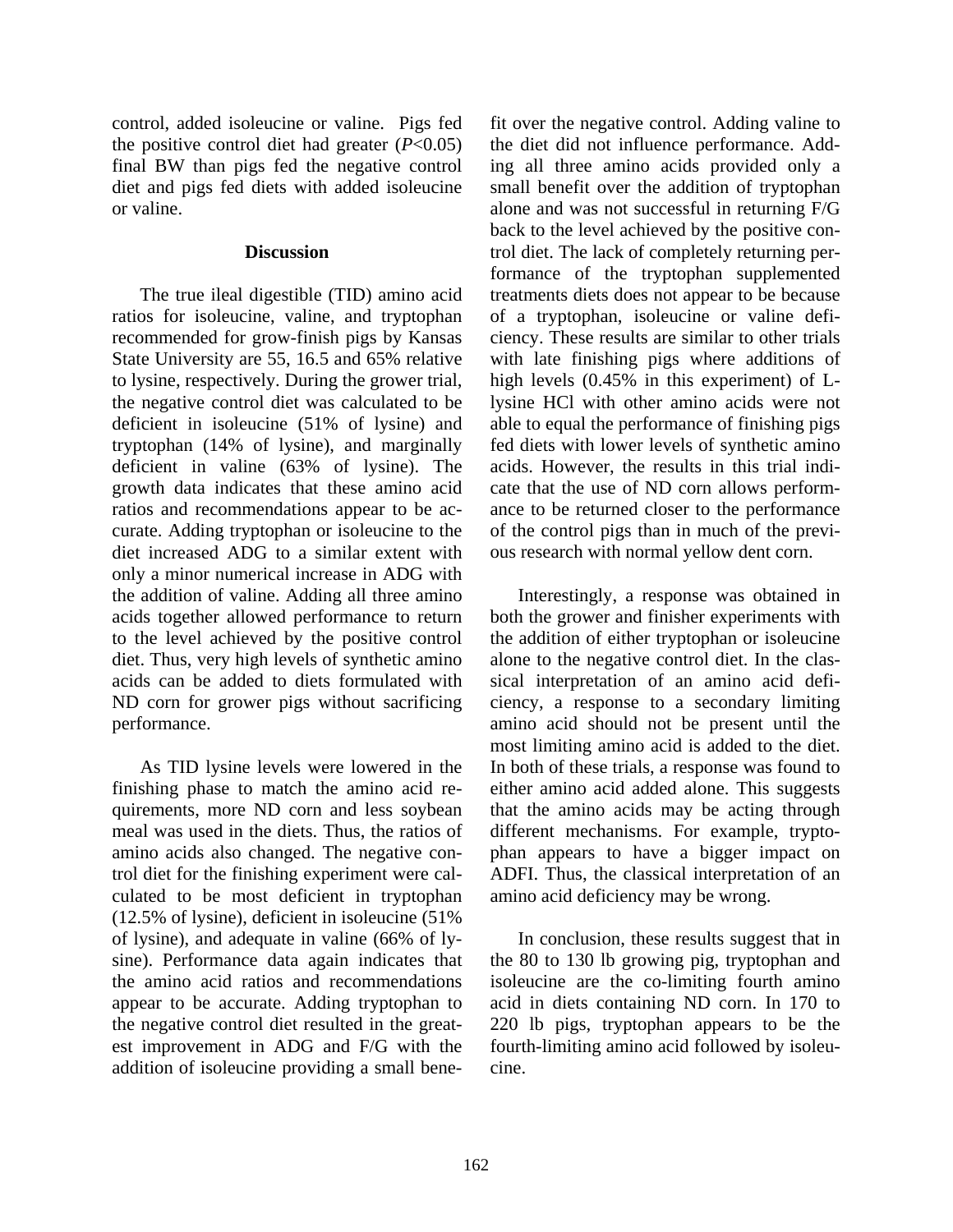| Item                                                 | Positive<br>Control | Negative<br>Control | Added<br>Isoleucine | Added<br>Valine | Added<br>Trypto-<br>phan | Added<br>Ile, Try<br>and Val |
|------------------------------------------------------|---------------------|---------------------|---------------------|-----------------|--------------------------|------------------------------|
| NutriDense® corn                                     | 75.12               | 83.88               | 83.88               | 83.88           | 83.88                    | 83.8                         |
| Soybean meal (46.5% CP)                              | 22.70               | 13.25               | 13.25               | 13.25           | 13.25                    | 13.25                        |
| Monocalcium P $(21\% P)$                             | 0.65                | 0.70                | 0.70                | 0.70            | 0.70                     | 0.70                         |
| Limestone                                            | 0.90                | 0.90                | 0.90                | 0.90            | 0.90                     | 0.90                         |
| Salt                                                 | 0.35                | 0.35                | 0.35                | 0.35            | 0.35                     | 0.35                         |
| Vitamin premix with phytase                          | 0.08                | 0.08                | 0.08                | 0.08            | 0.08                     | 0.08                         |
| Trace mineral premix                                 | 0.10                | 0.10                | 0.10                | 0.10            | 0.10                     | 0.10                         |
| L-lysine HCl                                         | 0.15                | 0.45                | 0.45                | 0.45            | 0.45                     | 0.45                         |
| DL-methionine                                        |                     | 0.09                | 0.09                | 0.09            | 0.09                     | 0.09                         |
| L-threonine                                          | 0.015               | 0.15                | 0.15                | 0.15            | 0.15                     | 0.15                         |
| L-tryptophan                                         | ---                 | $---$               | $---$               | $\frac{1}{2}$   | 0.05                     | 0.05                         |
| L-isoleucine                                         | ---                 | $---$               | 0.05                | $\frac{1}{2}$   | $---$                    | 0.05                         |
| L-valine                                             | ---                 | $---$               |                     | 0.05            | $---$                    | 0.05                         |
| Total                                                | 100                 | 100                 | 100                 | 100             | 100                      | 100                          |
| Calculated analysis<br>Total lysine, %               | 1.03                | 1.01                | 1.01                | 1.01            | 1.01                     | 1.01                         |
|                                                      | 2.62                | 2.61                | 2.61                | 2.61            | 2.61                     | 2.61                         |
| Lysine:ME ratio, g/Mcal<br>True ileal amino acids, % |                     |                     |                     |                 |                          |                              |
| Lysine                                               | 0.91                | 0.91                | 0.91                | 0.91            | 0.91                     | 0.91                         |
| Isoleucine:lysine ratio                              | 69                  | 51                  | 57                  | 51              | 51                       | 57                           |
| Leucine: lysine ratio                                | 154                 | 129                 | 129                 | 129             | 129                      | 129                          |
| Methionine:lysine ratio                              | 30                  | 34                  | 34                  | 34              | 34                       | 34                           |
| Met & Cys: lysine ratio                              | 60                  | 60                  | 60                  | 60              | 60                       | 59                           |
| Threonine: lysine ratio                              | 62                  | 62                  | 62                  | 62              | 62                       | 62                           |
| Tryptophan: lysine ratio                             | 19                  | 14                  | 14                  | 14              | 19                       | 19                           |
| Valine: lysine ratio                                 | 80                  | 63                  | 63                  | 68              | 63                       | 68                           |
| ME, kcal/lb                                          | 1,574               | 1,584               | 1,583               | 1,583           | 1,584                    | 1,583                        |
| CP, %                                                | 16.8                | 13.5                | 13.5                | 13.5            | 13.6                     | 13.6                         |
| Ca, %                                                | 0.55                | 0.52                | 0.52                | 0.52            | 0.52                     | 0.52                         |
| P, %                                                 | 0.53                | 0.51                | 0.51                | 0.51            | 0.51                     | 0.51                         |
| Available P, %                                       | 0.25                | 0.26                | 0.26                | 0.26            | 0.26                     | 0.26                         |
| Available P equivalent, %                            | 0.31                | 0.32                | 0.32                | 0.32            | 0.32                     | 0.32                         |
| Avail P:calorie ratio g/mcal                         | 0.9                 | 0.91                | 0.91                | 0.91            | 0.91                     | 0.91                         |

### **Table 2. Composition of Diets (Exp. 1; as-fed basis)**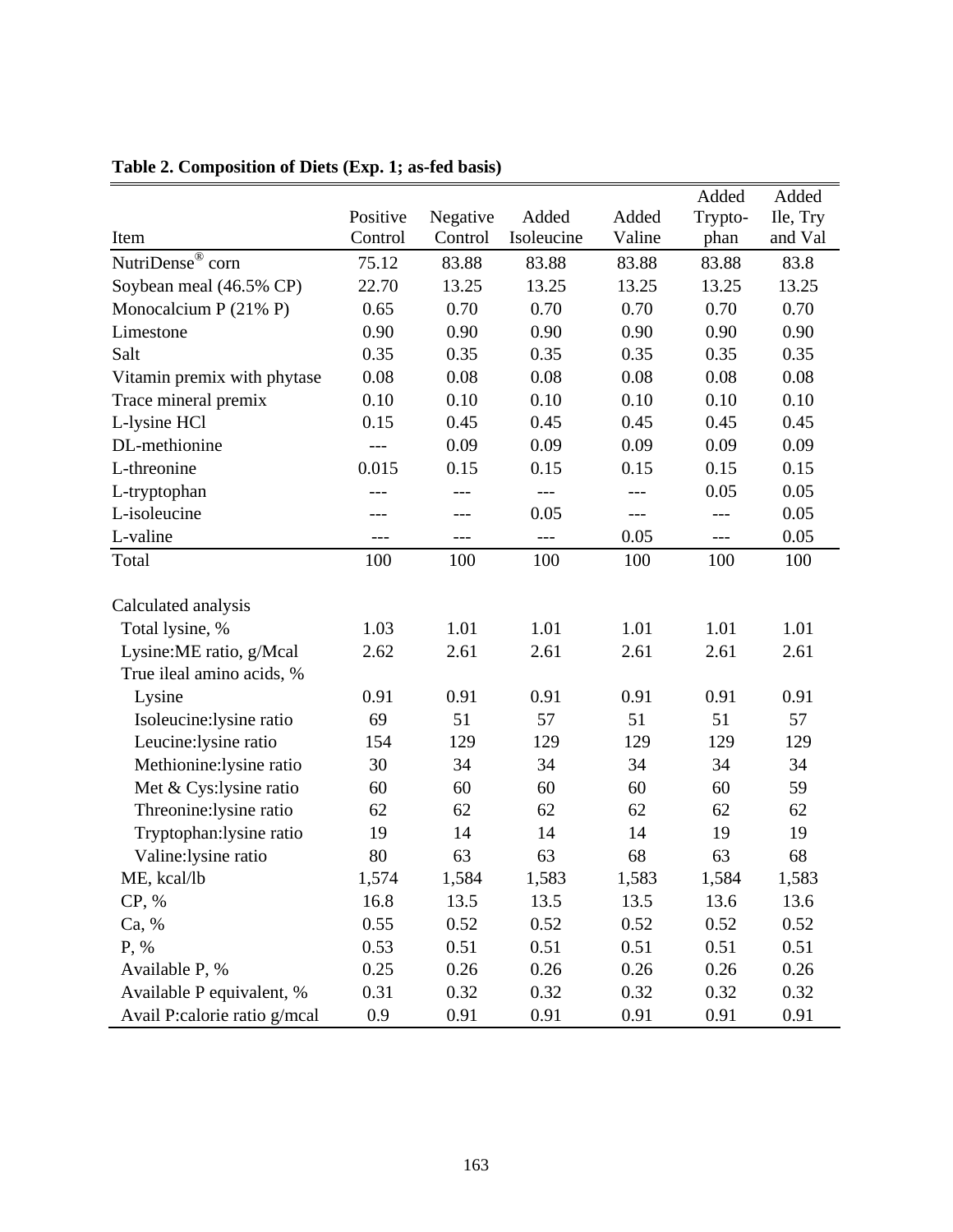|                                                                      |          |                     |            |        | Added   | Added    |
|----------------------------------------------------------------------|----------|---------------------|------------|--------|---------|----------|
|                                                                      | Positive | Negative            | Added      | Added  | Trypto- | Ile, Try |
| Ingredient                                                           | Control  | Control             | Isoleucine | Valine | phan    | and Val  |
| $\overline{\text{NutriDense}}^{\textcircled{\tiny{\textcirc}}}$ corn | 82.98    | 90.34               | 90.34      | 90.34  | 90.34   | 90.2     |
| Soybean meal (46.5% CP)                                              | 15.00    | 7.15                | 7.15       | 7.15   | 7.15    | 7.15     |
| Monocalcium P $(21\% P)$                                             | 0.45     | 0.50                | 0.50       | 0.50   | 0.50    | 0.50     |
| Limestone                                                            | 0.95     | 1.00                | 1.00       | 1.00   | 1.00    | 1.00     |
| Salt                                                                 | 0.35     | 0.35                | 0.35       | 0.35   | 0.35    | 0.35     |
| Vitamin premix with phytase                                          | 0.05     | 0.05                | 0.05       | 0.05   | 0.05    | 0.05     |
| Trace mineral premix                                                 | 0.05     | 0.05                | 0.05       | 0.05   | 0.05    | 0.05     |
| L-lysine HCl                                                         | 0.15     | 0.40                | 0.40       | 0.40   | 0.40    | 0.40     |
| DL-methionine                                                        | $---$    | 0.03                | 0.03       | 0.03   | 0.03    | 0.03     |
| L-threonine                                                          | 0.02     | 0.13                | 0.13       | 0.13   | 0.13    | 0.13     |
| L-tryptophan                                                         | ---      | $---$               | $---$      | ---    | 0.05    | 0.05     |
| L-isoleucine                                                         |          | $---$               | 0.05       | $---$  | ---     | 0.05     |
| Valine                                                               | ---      | $\qquad \qquad - -$ | $---$      | 0.05   | ---     | 0.05     |
| Total                                                                | 100      | 100                 | 100        | 100    | 100     | 100      |
|                                                                      |          |                     |            |        |         |          |
| Calculated analysis                                                  |          |                     |            |        |         |          |
| Total lysine, %                                                      | 0.82     | 0.80                | 0.80       | 0.80   | 0.80    | 0.80     |
| TID Lysine: ME ratio, g/Mcal                                         | 2.06     | 2.05                | 2.05       | 2.05   | 2.05    | 2.05     |
| True Ileal amino acids, %                                            |          |                     |            |        |         |          |
| Lysine                                                               | 0.72     | 0.72                | 0.72       | 0.72   | 0.72    | 0.72     |
| Isoleucine:lysine ratio                                              | 69       | 51                  | 58         | 51     | 51      | 58       |
| Leucine:lysine ratio                                                 | 170      | 144                 | 144        | 144    | 144     | 144      |
| Methionine:lysine ratio                                              | 33       | 32                  | 32         | 32     | 32      | 32       |
| Met & Cys: lysine ratio                                              | 66       | 60                  | 60         | 60     | 60      | 60       |
| Threonine: lysine ratio                                              | 65       | 65                  | 65         | 65     | 65      | 65       |
| Tryptophan: lysine ratio                                             | 18       | 12.7                | 12.7       | 12.7   | 19      | 19       |
| Valine: lysine ratio                                                 | 84       | 66                  | 66         | 73     | 66      | 72       |
| ME, kcal/lb                                                          | 1,585    | 1,592               | 1,591      | 1,591  | 1,593   | 1,591    |
| CP, %                                                                | 13.8     | 11.1                | 11.1       | 11.1   | 11.2    | 11.2     |
| Ca, %                                                                | 0.5      | 0.51                | 0.51       | 0.51   | 0.51    | 0.51     |
| P, %                                                                 | 0.46     | 0.44                | 0.44       | 0.44   | 0.44    | 0.44     |
| Available P, %                                                       | 0.21     | 0.21                | 0.21       | 0.21   | 0.21    | 0.21     |
| Available P equivalent, %                                            | 0.24     | 0.25                | 0.25       | 0.25   | 0.25    | 0.25     |
| Avail P:calorie ratio g/mcal                                         | 0.7      | 0.71                | 0.71       | 0.71   | 0.71    | 0.71     |

### **Table 3. Compostition of Diets (Exp 2; as-fed basis)**